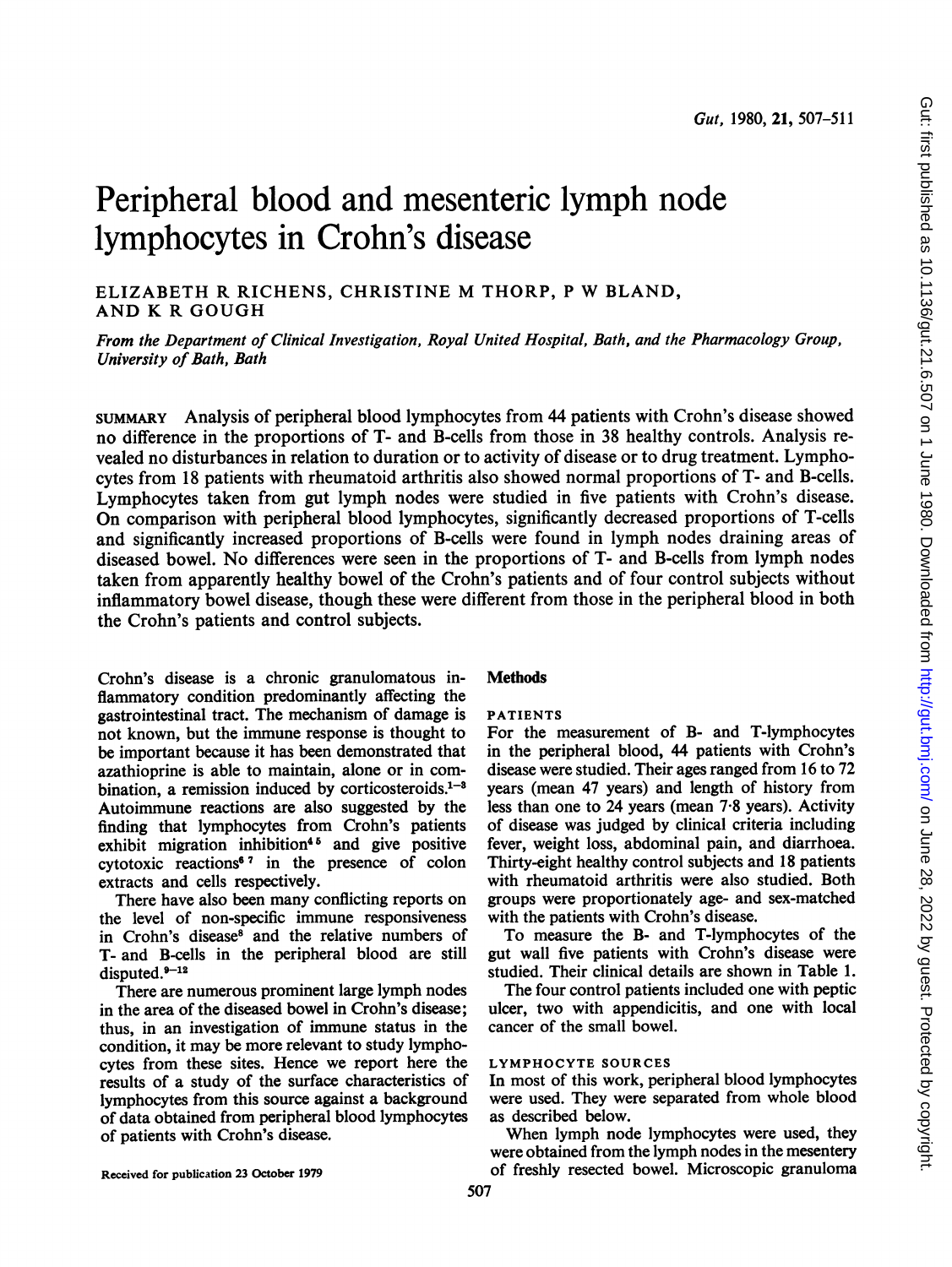| Patient   | Age<br>(yr) | Sex | Duration of disease<br>(yr) | Drug therapy                                     | <i><b>Operation</b></i>                     |
|-----------|-------------|-----|-----------------------------|--------------------------------------------------|---------------------------------------------|
| <b>CW</b> | 26          | м   | o                           | Off steroids, 2 w                                | Proximal and terminal ileum resected        |
| AS        | 27          | м   |                             | Off steroids, 5 w                                | Terminal ileum and jejunum bypass           |
| DR        | 17          | м   |                             | Prednisolone 5 mg tds, azathioprine<br>50 mg tds | Terminal ileum and right hemicolon resected |
| GR        | 52          | F   | 8                           | Off steroids, 4 w                                | Ileotransverse anastomosis                  |
| <b>OW</b> | 54          | м   | 15                          | Prednisolone 5 mg tds, azathioprine<br>50 mg tds | Ileal resection                             |

Table 1 Details of patients with Crohn's disease from whom lymph node lymphocytes were assessed

formation was present in resected areas of all Crohn's disease patients. Lymph nodes were taken from frankly diseased areas and from apparently healthy bowel of the Crohn's patients, usually at least 20 cm from the site of disease.

The lymph nodes were removed at laparotomy and the tissue fat surrounding the node dissected away. The nodes were cut finely with scissors, macerated and then gently pressed through a 33  $\mu$ diameter sterile stainless steel mesh and collected in Hank's solution. The viability of isolated lymphocytes was  $>90\%$  as judged by trypan blue exclusion. They were additionally prepared as described below.

## LYMPHOCYTE PURIFICATION

7.5 ml of blood was diluted in twice its volume of phosphate buffered saline (PBS) containing 20 U/ml heparin. This diluted blood was then layered over 5 ml of Ficoll-Triosil of specific gravity 1-077 and centrifuged at 400 g for 15 minutes at 20 $^{\circ}$ C. The mononuclear cells at the interface were collected and washed three times in minimal essential medium (MEM).

### LYMPHOCYTE SURFACE MARKERS

### Spontaneous rosettes with sheep red blood cells

Blood cells were characterised as T-cells by rosette formation with sheep red blood cells.<sup>13</sup>  $1-2\times10^6$ washed, purified mononuclear cells were pelleted at the bottom of a  $72\times12$  mm plastic tube (Luckhams) and  $0.4$  ml of a  $1\%$  suspension of sheep erythrocytes (Mercia Diagnostics) in heat inactivated sheep red cell absorbed fetal calf serum (HI-FCS) was added. The cells were incubated at  $37^{\circ}$ C for 15 minutes, pelleted at 100 g for five minutes and then left at 4°C overnight. On the following day most of the HI-FCS was removed and the cells gently resuspended in the remaining drop. A smear was made with <sup>a</sup> coverslip and stained with Giemsa. The number of lymphocytes binding three or more red cells was enumerated. At least 200 cells were counted.

## Surface membrane immunoglobulin

Blood cells were characterised as B-cells by staining for surface immunoglobulin.<sup>14</sup>  $1-4\times10^6$  purified mononuclear cells were washed three times in PBS at 37°C to remove passively absorbed immunoglobulin"6 and then resuspended in one drop PBS.

One drop of a  $1.5$  dilution of FITC conjugated sheep anti-human immunoglobulin (Wellcome) in PBS was added and the cells incubated at 4°C for 20 minutes and then washed three times in PBS. Dried unfixed smears were viewed under incident ultra-violet and phase contrast microscopy to determine the percentage of fluorescing lymphoid cells. At least 200 cells were scanned.

## STATISTICAL PROCEDURES

Significances in differences in the proportions of peripheral blood T- and B-cells between patient groups and between the different categories of patients with Crohn's disease were assessed by Student's <sup>t</sup> test. The Mann-Whitney U test was used to analyse the lymph node data.

## Results

The proportions of T- and B-cells in the peripheral blood of control subjects and of patients with Crohn's disease and rheumatoid arthritis is shown in Table 2. There was no statistical difference

Table 2 T- and B-cell proportions in peripheral blood in Crohn's disease, rheumatoid arthritis, and normal control subjects

|                 | Normal control subjects |                                           | Crohn's disease       |                                    | Rheumatoid arthritis  |                                           |
|-----------------|-------------------------|-------------------------------------------|-----------------------|------------------------------------|-----------------------|-------------------------------------------|
|                 | No. samples<br>tested   | <b>Percentage of cells</b><br>$mean + SD$ | No. samples<br>tested | Percentage of cells<br>$mean + SD$ | No. samples<br>tested | Percentage of <b>cells</b><br>$mean + SD$ |
| T-cells         | 38                      | $51.2 + 7.4$                              | 60                    | $50.9 + 9.3$                       | 18                    | $50.0 + 6.2$                              |
| <b>B</b> -cells | 38                      | $24.6 + 8.0$                              | 40                    | $25.5 + 6.6$                       | 17                    | $23.7 + 7.5$                              |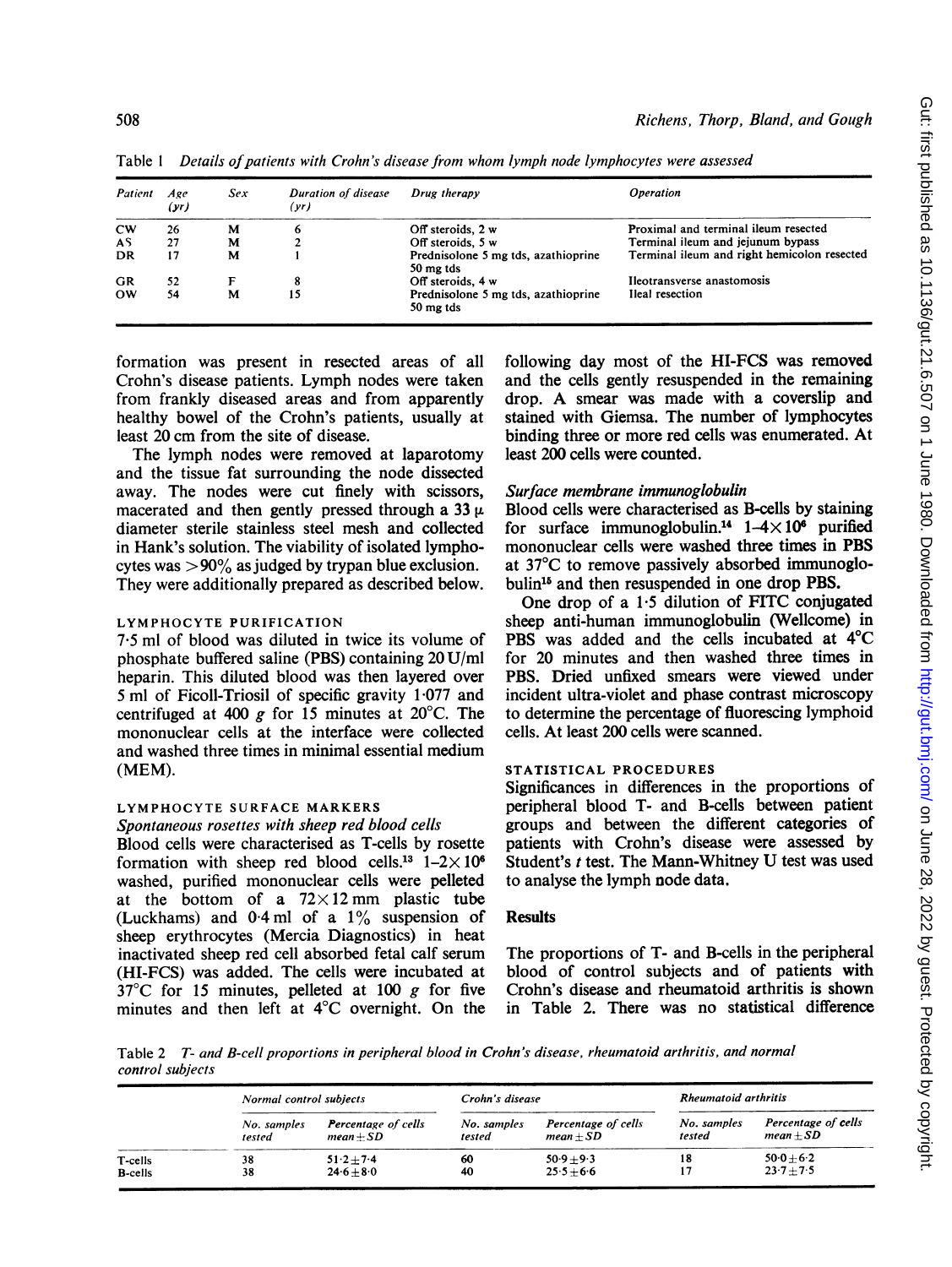| Clinical state            | Percentage of T-cells $\pm SD$ | Percentage of B-cells $+SD$ |  |  |
|---------------------------|--------------------------------|-----------------------------|--|--|
| Duration of disease (yr)  |                                |                             |  |  |
| $(16)^*$                  | $(19)$ <sup>†</sup>            | (12)                        |  |  |
| $\leq$ 2                  | $46.7 + 5.9$                   | $24.7 + 8.4$                |  |  |
| $2 - 5$                   | (18)                           | $24.1 + 7.9$                |  |  |
| (14)                      | $46.7 + 6.3$                   | (8)                         |  |  |
| $5 - 10$                  | (17)                           | $23.8 + 7.4$                |  |  |
| (9)                       | $508 + 75$                     | (17)                        |  |  |
| (5)                       | $49.9 + 12.8$                  | $27.0 + 5.7$                |  |  |
| >10                       | (6)                            | (3)                         |  |  |
| Drug therapy              |                                |                             |  |  |
| <b>Steroids</b>           | (27)                           | $25.5 + 8.0$                |  |  |
| (11)                      | $47.1 \pm 6.9$                 | (20)                        |  |  |
| (16)                      | (14)                           | $24.0 + 6.6$                |  |  |
| Steroids and azathioprine | $50.9 + 7.4$                   | (12)                        |  |  |
| Salazopyrin and codein    | (10)                           | $23.6 + 4.1$                |  |  |
| (8)                       | $51.9 + 7.3$                   | (4)                         |  |  |
| (9)                       | (9)                            | $24.8 + 9.9$                |  |  |
| No therapy                | $50.8 + 8.4$                   | (4)                         |  |  |
| Disease activity          |                                |                             |  |  |
| <b>Ouiescent</b>          | (40)                           | (30)                        |  |  |
| (29)                      | $52.1 + 6.3$                   | $24.0 + 6.1$                |  |  |
| (15)                      | (20)                           | (9)                         |  |  |
| Active                    | $48.2 + 7.2$                   | $24.6 + 8.3$                |  |  |

Table 3 Clinical correlations with T- and B-cells in Crohn's disease

\*Number of patients in each group. tNumber of samples tested.

between any of these groups. Similarly, no statistical difference could be detected in the proportions of T- and B-cells when patients with Crohn's disease were analysed to see whether such factors as duration of disease, drug therapy, or disease activity exerted a modifying effect (Table 3).

Four control subjects and five patients with Crohn's disease were further studied to compare the proportions of T- and B-cells in peripheral blood and in mesenteric lymph nodes (Figure).



Figure T- and B-cell proportions from peripheral blood, healthy bowel lymph node and diseased bowel lymph node in Crohn's disease (A) and control subjects (B).

In the control subjects, the proportions of peripheral blood T- and B-cells were in the same ranges as those in the larger groups shown in Table 2  $(59.5 \pm 2.9$  and  $19.5 \pm 5.8$  respectively). Enumeration of lymphocytes from the mesenteric lymph nodes showed that the proportions of T-cells were reduced  $(43.7 + 8.2)$ , whereas the proportions of B-cells were increased  $(41.7 \pm 11.4)$ . These differences are significant ( $p = 0.014$ , in both cases).

In the patients with Crohn's disease the proportions of T- and B-cells in the peripheral blood were again within the normal ranges  $(53.7 + 7.1$  and  $21.8+3.8$  respectively). Decreasing proportions of T-cells were found along the lymphatic drainage route of the gut towards the site of pathology. Hence lymph nodes from apparently healthy areas of the gut contained intermediate levels of T-cells  $(43.5 + 6.6)$ , while those from diseased areas were lower (34.8  $\pm$ 9.5). Both these values are significantly lower than the levels seen in the peripheral blood  $(p=0.048$  and  $p=0.032$  respectively). The proportions of B-cells show an opposite trend, the lowest proportions being found in peripheral blood and higher levels being found in lymph nodes from apparently unaffected  $(39.5\pm9.5)$  and diseased  $(50.2 \pm 15.2)$  areas of bowel. The lymph node levels of B-cells are, again, significantly different from the levels in peripheral blood ( $p=0.008$  and  $p=0.004$ respectively).

When lymph nodes from diseased areas were compared with those from apparently healthy areas in the same patients, it was seen that those from the diseased areas contained lower proportions of T-cells  $(34.8 \pm 9.5 \text{ and } 43.5 \pm 6.6 \text{ respectively})$  and higher proportions of B-cells  $(50.2 \pm 15.2)$  and  $39.5 \pm 9.5$  respectively). However, these differences were not significant ( $p=0.095$  and  $p=0.143$ respectively).

When the peripheral blood lymphocytes from the patients in this small group were compared with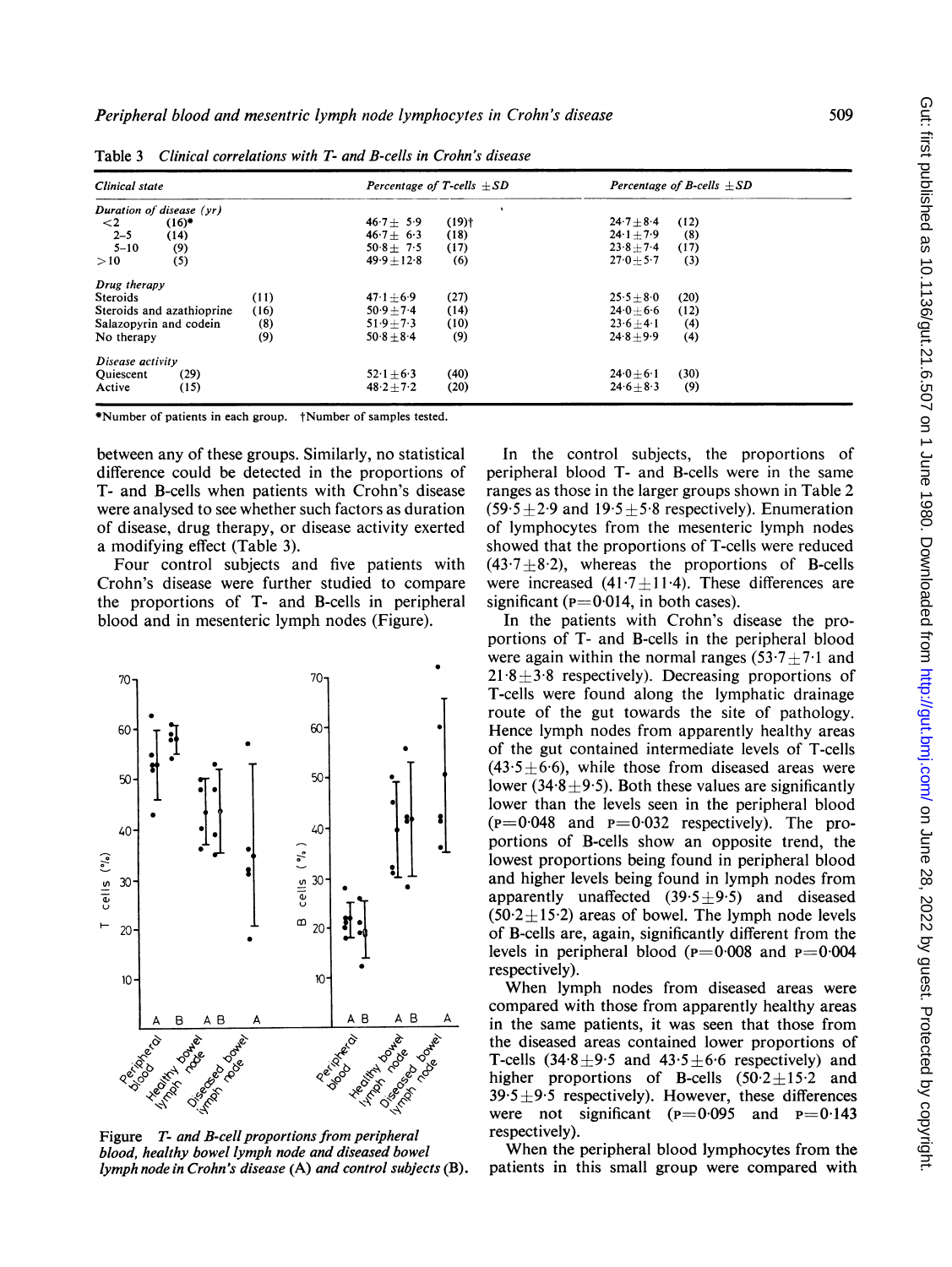those from the control subjects the proportions of T-cells  $(53.7 \pm 7.1$  and  $58.0 \pm 2.9$  respectively) and of B-cells  $(21.8 \pm 3.8 \text{ and } 19.5 \pm 5.8 \text{ respectively})$ were not significantly different  $(p=0.150$  and  $p=0.730$  respectively). Similarly, when lymphocytes from the apparently healthy lymph nodes of patients with Crohn's disease were compared with those from the control subjects the proportions of T-cells  $(43.5 \pm 6.6 \text{ and } 43.7 \pm 8.2)$  and of B-cells  $(39.5 \pm 9.5 \text{)}$ and  $41.7 \pm 11.4$ ) were not significantly different  $(p=0.278$  and  $p=0.557$  respectively).

It was not possible with the small numbers involved in this study to discern any differences between the proportions of lymphocytes from lymph nodes from either the small or large bowel.

## **Discussion**

Crohn's disease presents several features which suggest participation of the immune response in its pathogenesis and aetiology. Among these are the question of the integrity of the cell-mediated response and lymphocytic infiltration, often with granulomatous lesions in the affected bowel wall. In this study we report that the proportions of both T- and B-lymphocytes in the peripheral blood of patients with Crohn's disease are in the same ranges as those from healthy control subjects and from patients with a different category of inflammatory disease, rheumatoid arthritis.

When the proportions of lymphocytes from lymph nodes taken from the bowel nodes of patients with Crohn's disease were measured a reduction was found in the proportions of T-lymphocytes the closer their source to the disease lesion. An opposite trend was observed in the proportions of B-lymphocytes, the highest proportions being found in lymph nodes from the diseased gut area. Examination of lymph nodes draining areas of active Crohn's disease shows an increase in reactive lymphoid follicles and immunoglobulin staining cells.'6 Hence these results are predictable from histological examination. There are many reports of increases in B-cells and plasma cells throughout the gut wall in Crohn's disease.<sup>17-20</sup> Such findings are suggestive of a vigorous local B-cell response. An increase was also found in the proportions of B-lymphocytes in the lymph nodes of the healthy bowel compared with those in the peripheral blood of patients with Crohn's disease. Similar differences in the proportions of B-lymphocytes were seen in the control group of patients. These figures are also supported by morphological data.<sup>21</sup>

Other investigations into subpopulations of lymphocytes in Crohn's disease found diffusely in the gut wall have shown an increase in T-cell proportions in the deeper layers.<sup>17 20 22</sup> However, when the functional capacity of these lymphocytes has been assessed by their ability to respond to phytohaemagglutinin (PHA), it has been found that both diffusely arranged lymphocytes and lymphocytes from lymph nodes in the diseased areas of bowel<sup>23</sup> are depressed. Guillou et al.<sup>23</sup> report a gradient of PHA responsiveness along the route of lymphatic drainage of the diseased bowel. This depression could be due to the effect of a virus $24$ or to previous in vivo stimulation. Thus the state of anergy reported in Crohn's desease $20\,25$  may be explained by invoking processes of antigenic competion in delayed hypersensitivity reactions analagous to that seen in antibody production.<sup>26</sup> The reduced ability to mount a delayed hypersensitivity response to various antigens<sup>20 27</sup> may thus be explained by sequestration of committed lymphocytes in the granulomas found in this condition. The protection afforded by granulomas<sup>28</sup> suggests that these might be the site of immune reaction against a putative delayed hypersensitivity antigen operating in disease induction. However, it must be noted that our findings of reduced T-cell numbers are not supported by Britton  $et$   $al.^{29}$  who report increases in both T- and K-cells in the mesenteric lymph nodes of patients with Crohn's disease.

We failed to observe any variation in T- or B-cell proportions with duration or activity of disease or with drug therapy. The corticosteroids are the major therapeutic modality for inflammatory and immunologically mediated diseases, though their efficacy is questioned in Crohn's disease.<sup>30</sup> Azathioprine is reported to reduce relapse rates in Crohn's disease,<sup>3</sup> but it is suggested that it may be immunostimulatory rather than immunosuppressive.<sup>31</sup> possibly because of reduced suppressor cell activity.32 Other investigations in patients with inflammatory bowel disease have shown that prednisolone<sup>33</sup> and azathioprine34 cause fluctuations in surface markers in the same pattern as the lymphocyte count.

Because we were unable to demonstrate any variations from normality in the proportions of T- and B-cells in the peripheral blood of patients with Crohn's disease of varying severity and under varying drug regimes but were able to show variations in the bowel wall lymph nodes cells, it may be that corticosteroids have more demonstrable effect at this site. This could be investigated only by additional studies on bowel lymphocytes. Effective separation techniques for bowel lymphocytes will assist such work.35

We gratefully acknowledge the financial support given by the Wessex Regional Health Authority during this research.